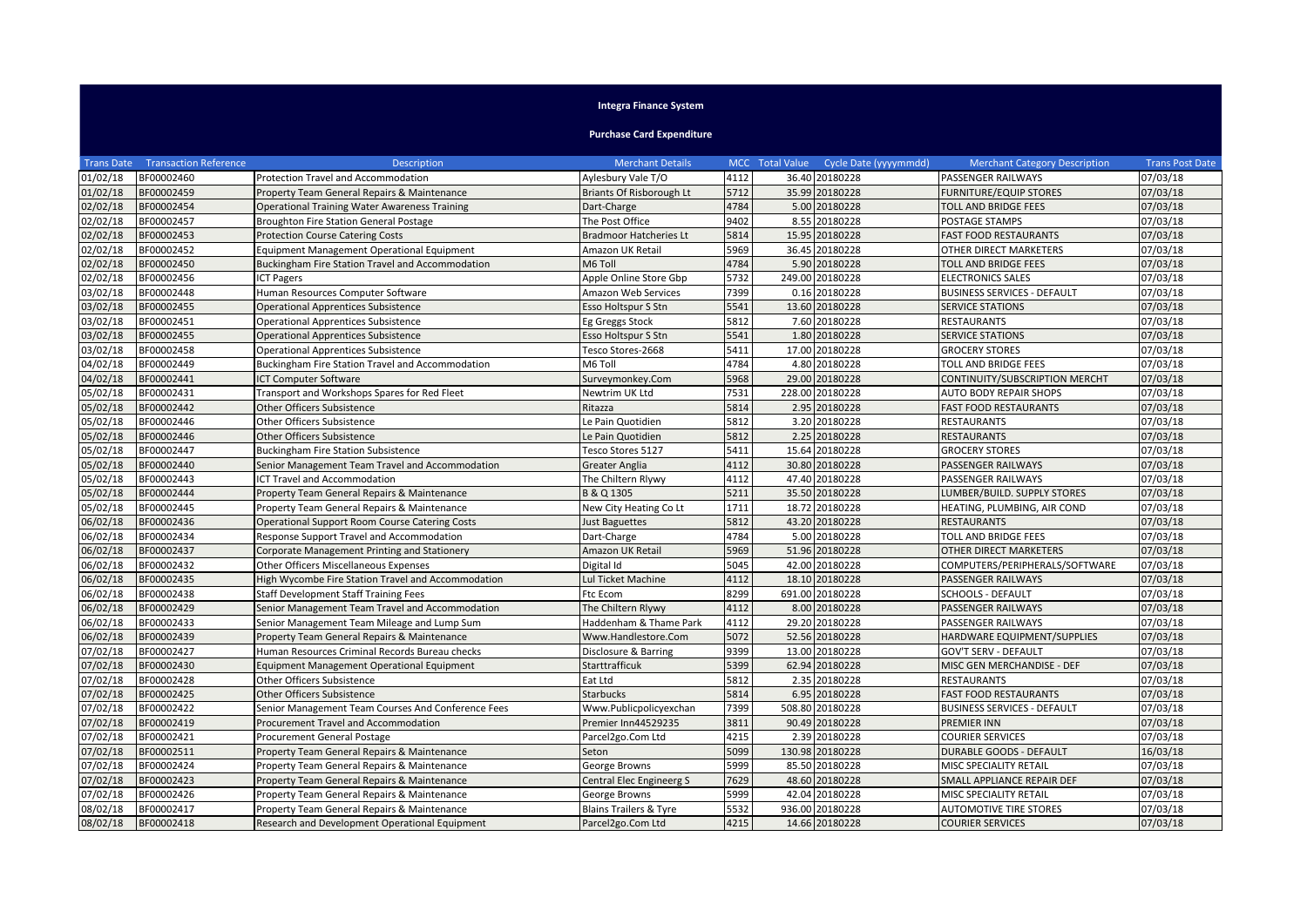| 08/02/18 | BF00002420 | <b>Staff Development Staff Training Fees</b>            | Www.Osbornebooks.Co.Uk      | 5964 | 50.85 20180228  | <b>CATALOG MERCHANT</b>            | 07/03/18 |
|----------|------------|---------------------------------------------------------|-----------------------------|------|-----------------|------------------------------------|----------|
| 09/02/18 | BF00002411 | <b>Operational Support Room Course Catering Costs</b>   | Just Baguettes              | 5812 | 31.50 20180228  | RESTAURANTS                        | 07/03/18 |
| 9/02/18  | BF00002412 | <b>Operational Apprentices Recruitment Expenses</b>     | Facebk Fbuyyewqx2           | 7311 | 199.43 20180228 | <b>ADVERTISING SERVICES</b>        | 07/03/18 |
| 09/02/18 | BF00002416 | Corporate Management Printing and Stationery            | Amazon UK Retail            | 5969 | 33.86 20180228  | OTHER DIRECT MARKETERS             | 07/03/18 |
| 09/02/18 | BF00002414 | Other Officers Travel and Accommodation                 | <b>Wendover Station T/o</b> | 4112 | 37.20 20180228  | PASSENGER RAILWAYS                 | 07/03/18 |
| 09/02/18 | BF00002415 | Buckingham Fire Station Travel and Accommodation        | M6 Toll                     | 4784 | 5.90 20180228   | <b>TOLL AND BRIDGE FEES</b>        | 07/03/18 |
| 09/02/18 | BF00002413 | Finance Travel and Accommodation                        | <b>Virgin Trains</b>        | 4112 | 34.30 20180228  | PASSENGER RAILWAYS                 | 07/03/18 |
| 12/02/18 | BF00002409 | <b>Equipment Management Protective Clothing</b>         | Www.Musto.Com               | 5651 | 250.00 20180228 | <b>FAMILY CLOTHING STORES</b>      | 07/03/18 |
| 12/02/18 | BF00002408 | <b>Staff Development Staff Training Fees</b>            | Www.Cips.Org                | 8699 | 248.00 20180228 | <b>MEMBER ORGANIZATIONS - DEF</b>  | 07/03/18 |
| 12/02/18 | BF00002410 | Service Delivery Management Travel and Accommodation    | <b>Virgin Trains</b>        | 4112 | 78.25 20180228  | PASSENGER RAILWAYS                 | 07/03/18 |
| 12/02/18 | BF00002399 | <b>Staff Development Staff Training Fees</b>            | Premier Inn44521620         | 3811 | 982.92 20180228 | <b>PREMIER INN</b>                 | 07/03/18 |
| 12/02/18 | BF00002405 | Service Development Management Travel and Accommodation | British A 1258769284070     | 3005 | 138.87 20180228 | <b>BRITISH AIR</b>                 | 07/03/18 |
| 12/02/18 | BF00002508 | Property Team General Repairs & Maintenance             | Briants Of Risborough Lt    | 5712 | 82.50 20180228  | <b>FURNITURE/EQUIP STORES</b>      | 16/03/18 |
| 12/02/18 | BF00002509 | Property Team General Repairs & Maintenance             | <b>Jones And Cocks</b>      | 5983 | 4.00 20180228   | <b>FUEL DEALERS</b>                | 16/03/18 |
| 12/02/18 | BF00002510 | Property Team General Repairs & Maintenance             | Long Moor Farm Ent          | 5261 | 15.84 20180228  | LAWN/GARDEN SUPPLY/NURSERY         | 16/03/18 |
| 12/02/18 | BF00002407 | Property Team General Repairs & Maintenance             | Www.Handlestore.Com         | 5072 | 100.08 20180228 | HARDWARE EQUIPMENT/SUPPLIES        | 07/03/18 |
| 13/02/18 | BF00002406 | Research and Development Operational Equipment          | Amazon UK Marketplace       | 5942 | 93.16 20180228  | <b>BOOK STORES</b>                 | 07/03/18 |
| 13/02/18 | BF00002402 | <b>ICT Computer Hardware</b>                            | Amazon UK Retail            | 5969 | 68.53 20180228  | OTHER DIRECT MARKETERS             | 07/03/18 |
| 13/02/18 | BF00002401 | <b>ICT Computer Hardware</b>                            | R F Solutions Ltd           | 5085 | 149.00 20180228 | <b>INDUSTRIAL SUPPLIES - DEF</b>   | 07/03/18 |
| 13/02/18 | BF00002400 | Research and Development Travel and Accommodation       | Www.London-Luton.Co.Uk      | 4582 | 48.99 20180228  | AIRPORTS/FIELDS/TERMINALS          | 07/03/18 |
| 13/02/18 | BF00002403 | Service Development Management Travel and Accommodation | <b>Heathrow Airport</b>     | 7523 | 114.90 20180228 | AUTO PARKING LOTS/GARAGES          | 07/03/18 |
| 13/02/18 | BF00002506 | Property Team General Repairs & Maintenance             | <b>Jones And Cocks</b>      | 5983 | 60.18 20180228  | <b>FUEL DEALERS</b>                | 16/03/18 |
| 13/02/18 | BF00002507 | Property Team General Repairs & Maintenance             | <b>Jones And Cocks</b>      | 5983 | 41.85 20180228  | <b>FUEL DEALERS</b>                | 16/03/18 |
| 13/02/18 | BF00002404 | Property Team General Repairs & Maintenance             | B & Q 1345                  | 5211 | 16.25 20180228  | LUMBER/BUILD. SUPPLY STORES        | 07/03/18 |
| 14/02/18 | BF00002393 | Staff Development Printing and Stationery               | Tesco Stores-2041           | 5411 | 20.52 20180228  | <b>GROCERY STORES</b>              | 07/03/18 |
| 14/02/18 | BF00002397 | Staff Development Printing and Stationery               | Amazon UK Marketplace       | 5942 | 31.51 20180228  | <b>BOOK STORES</b>                 | 07/03/18 |
| 14/02/18 | BF00002397 | Staff Development Printing and Stationery               | Amazon UK Marketplace       | 5942 | 12.89 20180228  | <b>BOOK STORES</b>                 | 07/03/18 |
| 14/02/18 | BF00002391 | Response Support Travel and Accommodation               | Parkjockey                  | 7523 | 15.00 20180228  | AUTO PARKING LOTS/GARAGES          | 07/03/18 |
| 14/02/18 | BF00002392 | <b>Equipment Management Operational Equipment</b>       | Amazon UK Retail            | 5969 | 33.80 20180228  | OTHER DIRECT MARKETERS             | 07/03/18 |
| 14/02/18 | BF00002390 | Other Officers Subsistence                              | Ravello                     | 5814 | 4.70 20180228   | <b>FAST FOOD RESTAURANTS</b>       | 07/03/18 |
| 14/02/18 | BF00002395 | Finance Courses And Conference Fees                     | Missenden Abbey Lt          | 7399 | 417.60 20180228 | <b>BUSINESS SERVICES - DEFAULT</b> | 07/03/18 |
| 14/02/18 | BF00002396 | Senior Management Team Subsistence                      | Costa Coffee                | 5814 | 4.65 20180228   | <b>FAST FOOD RESTAURANTS</b>       | 07/03/18 |
| 14/02/18 | BF00002394 | Amersham Fire Station Catering and Domestic Equip       | <b>Screwfix Direct</b>      | 5211 | 169.99 20180228 | LUMBER/BUILD. SUPPLY STORES        | 07/03/18 |
| 14/02/18 | BF00002504 | Property Team General Repairs & Maintenance             | B & Q 1305                  | 5211 | 5.63 20180228   | LUMBER/BUILD. SUPPLY STORES        | 16/03/18 |
| 14/02/18 | BF00002505 | Property Team General Repairs & Maintenance             | Briants Of Risborough Lt    | 5712 | 52.97 20180228  | <b>FURNITURE/EQUIP STORES</b>      | 16/03/18 |
| 14/02/18 | BF00002398 | Property Team General Repairs & Maintenance             | Jones And Cocks             | 5983 | 3.89 20180228   | <b>FUEL DEALERS</b>                | 07/03/18 |
| 15/02/18 | BF00002387 | Staff Development Printing and Stationery               | Amazon UK Marketplace       | 5942 | 32.97 20180228  | <b>BOOK STORES</b>                 | 07/03/18 |
| 15/02/18 | BF00002385 | Senior Management Team Mileage and Lump Sum             | Mkc Parking Ringgo          | 7523 | 4.38 20180228   | AUTO PARKING LOTS/GARAGES          | 07/03/18 |
| 15/02/18 | BF00002388 | Research and Development Travel and Accommodation       | Easyjet 000 Etkclh          | 3245 | -26.00 20180228 | <b>ATLANTISAIR</b>                 | 07/03/18 |
| 15/02/18 | BF00002389 | Property Team General Repairs & Maintenance             | B & Q 1305                  | 5211 | 36.59 20180228  | LUMBER/BUILD. SUPPLY STORES        | 07/03/18 |
| 15/02/18 | BF00002386 | Property Team General Repairs & Maintenance             | Central Elec Engineerg S    | 7629 | 13.46 20180228  | SMALL APPLIANCE REPAIR DEF         | 07/03/18 |
| 16/02/18 | BF00002383 | Other Officers Subsistence                              | Ravello                     | 5814 | 5.55 20180228   | <b>FAST FOOD RESTAURANTS</b>       | 07/03/18 |
| 17/02/18 | BF00002382 | Aylesbury Fire Station Subsistence                      | The Bull & Butcher          | 5813 | 88.00 20180228  | BARS/TAVERNS/LOUNGES/DISCOS        | 07/03/18 |
| 17/02/18 | BF00002384 | Staff Development Travel and Accommodation              | Premier Inn 44536670        | 5812 | 162.00 20180228 | <b>RESTAURANTS</b>                 | 07/03/18 |
| 19/02/18 | BF00002380 | Senior Management Team Travel and Accommodation         | London Midland Sel          | 4112 | 28.90 20180228  | PASSENGER RAILWAYS                 | 07/03/18 |
| 19/02/18 | BF00002379 | Senior Management Team Travel and Accommodation         | Indigo Park Soluti          | 7523 | 7.00 20180228   | AUTO PARKING LOTS/GARAGES          | 07/03/18 |
| 19/02/18 | BF00002376 | Broughton Fire Station Travel and Accommodation         | London Midland Tic          | 4112 | 46.30 20180228  | PASSENGER RAILWAYS                 | 07/03/18 |
| 19/02/18 | BF00002375 | Other Officers Subsistence                              | Starbucks                   | 5814 | 6.50 20180228   | <b>FAST FOOD RESTAURANTS</b>       | 07/03/18 |
| 19/02/18 | BF00002377 | Other Officers Subsistence                              | <b>Starbucks</b>            | 5814 | 3.85 20180228   | <b>FAST FOOD RESTAURANTS</b>       | 07/03/18 |
| 19/02/18 | BF00002369 | Finance Travel and Accommodation                        | Aylesbury V D Council       | 9399 | 2.70 20180228   | <b>GOV'T SERV - DEFAULT</b>        | 07/03/18 |
| 19/02/18 | BF00002374 | Finance Travel and Accommodation                        | <b>Virgin Trains</b>        | 4112 | 39.90 20180228  | PASSENGER RAILWAYS                 | 07/03/18 |
| 19/02/18 | BF00002381 | Finance Travel and Accommodation                        | Virgintrains.Co.Uk          | 4112 | -29.90 20180228 | PASSENGER RAILWAYS                 | 07/03/18 |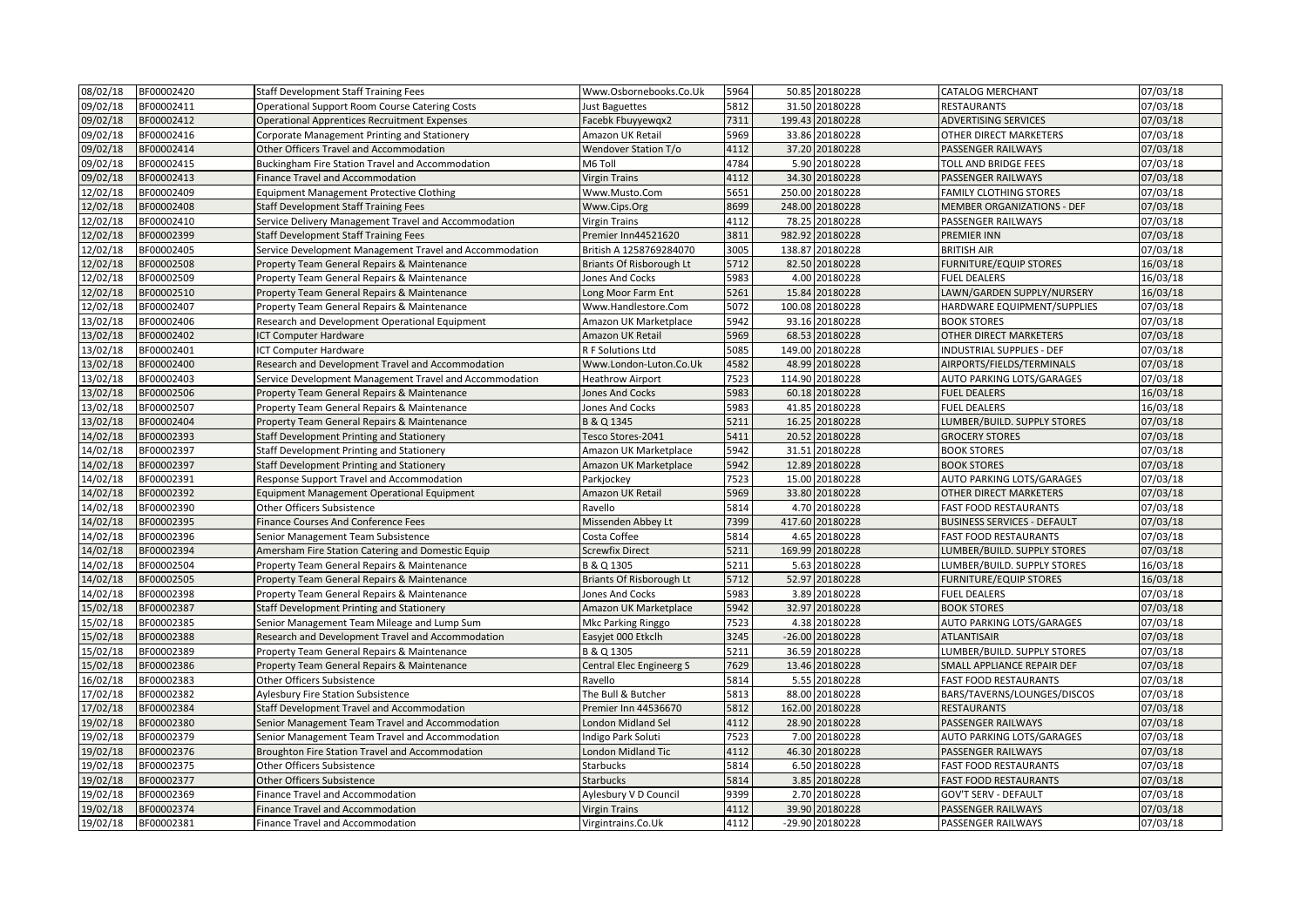| 19/02/18 | BF00002378 | Research and Development Operational Equipment      | Pro-Tech Safety Sig           | 5085 | 411.48 20180228   | <b>INDUSTRIAL SUPPLIES - DEF</b>   | 07/03/18 |
|----------|------------|-----------------------------------------------------|-------------------------------|------|-------------------|------------------------------------|----------|
| 19/02/18 | BF00002373 | <b>Equipment Management Operational Equipment</b>   | Frontline Safety (UK)         | 7399 | 929.47 20180228   | <b>BUSINESS SERVICES - DEFAULT</b> | 07/03/18 |
| 20/02/18 | BF00002370 | <b>Protection Subsistence</b>                       | Co-Op Group 350126            | 5411 | 3.74 20180228     | <b>GROCERY STORES</b>              | 07/03/18 |
| 20/02/18 | BF00002366 | Senior Management Team Travel and Accommodation     | Trainline                     | 4112 | 15.80 20180228    | PASSENGER RAILWAYS                 | 07/03/18 |
| 20/02/18 | BF00002365 | Senior Management Team Travel and Accommodation     | Trainline                     | 4112 | -19.90 20180228   | PASSENGER RAILWAYS                 | 07/03/18 |
| 20/02/18 | BF00002372 | Senior Management Team Travel and Accommodation     | Trainline                     | 1112 | 19.90 20180228    | PASSENGER RAILWAYS                 | 07/03/18 |
| 20/02/18 | BF00002367 | Senior Management Team Subsistence                  | <b>Browns</b>                 | 5812 | 67.49 20180228    | <b>RESTAURANTS</b>                 | 07/03/18 |
| 20/02/18 | BF00002371 | <b>Staff Development Staff Training Fees</b>        | Pitman Training Readin        | 8249 | 800.40 20180228   | VOCATIONAL/TRADE SCHOOLS           | 07/03/18 |
| 20/02/18 | BF00002371 | <b>Staff Development Staff Training Fees</b>        | Pitman Training Readin        | 8249 | 2.00 20180228     | VOCATIONAL/TRADE SCHOOLS           | 07/03/18 |
| 20/02/18 | BF00002364 | Research and Development Travel and Accommodation   | Frankie & Bennys 1949         | 5812 | 34.65 20180228    | <b>RESTAURANTS</b>                 | 07/03/18 |
| 20/02/18 | BF00002362 | Research and Development Travel and Accommodation   | Lochside House Hotel          | 7011 | 195.00 20180228   | HOTELS/MOTELS/RESORTS              | 07/03/18 |
| 20/02/18 | BF00002503 | Property Team General Repairs & Maintenance         | <b>Shell Princes</b>          | 5541 | 5.02 20180228     | <b>SERVICE STATIONS</b>            | 16/03/18 |
| 20/02/18 | BF00002363 | Property Team General Repairs & Maintenance         | Amazon Eu Amazon.Co.Uk        | 5999 | 15.75 20180228    | MISC SPECIALITY RETAIL             | 07/03/18 |
| 20/02/18 | BF00002368 | Property Team General Repairs & Maintenance         | Briants Of Risborough Lt      | 5712 | 64.32 20180228    | <b>FURNITURE/EQUIP STORES</b>      | 07/03/18 |
| 21/02/18 | BF00002353 | Research and Development Subsistence                | Lochside House Hotel          | 7011 | 27.15 20180228    | HOTELS/MOTELS/RESORTS              | 07/03/18 |
| 21/02/18 | BF00002355 | Transport and Workshops Travel and Accommodation    | Lochside House Hotel          | 7011 | 27.15 20180228    | HOTELS/MOTELS/RESORTS              | 07/03/18 |
| 21/02/18 | BF00002361 | <b>Protection Subsistence</b>                       | Waitrose 465                  | 5411 | 5.35 20180228     | <b>GROCERY STORES</b>              | 07/03/18 |
| 21/02/18 | BF00002359 | Members Allowances Subsistence                      | Tesco Stores 2041             | 5411 | 6.00 20180228     | <b>GROCERY STORES</b>              | 07/03/18 |
| 21/02/18 | BF00002348 | Research and Development Travel and Accommodation   | Lochside House Hotel          | 7011 | 27.15 20180228    | HOTELS/MOTELS/RESORTS              | 07/03/18 |
| 21/02/18 | BF00002360 | Property Team General Repairs & Maintenance         | B & Q 1305                    | 5211 | 23.97 20180228    | LUMBER/BUILD. SUPPLY STORES        | 07/03/18 |
| 22/02/18 | BF00002356 | Transport and Workshops Car Leasing                 | Dvla Vehicle Tax              | 9399 | 242.50 20180228   | <b>GOV'T SERV - DEFAULT</b>        | 07/03/18 |
| 22/02/18 | BF00002358 | Transport and Workshops Car Leasing                 | Dvla Vehicle Tax              | 9399 | 242.50 20180228   | GOV'T SERV - DEFAULT               | 07/03/18 |
| 22/02/18 | BF00002349 | <b>Equipment Management Operational Equipment</b>   | Parcel2go.Com Ltd             | 4215 | 12.00 20180228    | <b>COURIER SERVICES</b>            | 07/03/18 |
| 22/02/18 | BF00002354 | Other Officers Subsistence                          | Pret A Manger                 | 5812 | 3.79 20180228     | <b>RESTAURANTS</b>                 | 07/03/18 |
| 22/02/18 | BF00002350 | <b>Protection Subsistence</b>                       | <b>Bradmoor Hatcheries Lt</b> | 5814 | 69.85 20180228    | <b>FAST FOOD RESTAURANTS</b>       | 07/03/18 |
| 22/02/18 | BF00002352 | Senior Management Team Subsistence                  | The Woolpack                  | 5812 | 46.35 20180228    | RESTAURANTS                        | 07/03/18 |
| 22/02/18 | BF00002357 | Senior Management Team Travel and Accommodation     | Greater Anglia T/o            | 4112 | 19.40 20180228    | PASSENGER RAILWAYS                 | 07/03/18 |
| 22/02/18 | BF00002339 | Property Team General Repairs & Maintenance         | Trainline                     | 4112 | 137.30 20180228   | PASSENGER RAILWAYS                 | 07/03/18 |
| 22/02/18 | BF00002351 | <b>ICT Computer Hardware</b>                        | R F Solutions Ltd             | 5085 | 1,175.74 20180228 | <b>INDUSTRIAL SUPPLIES - DEF</b>   | 07/03/18 |
| 23/02/18 | BF00002346 | Human Resources Criminal Records Bureau checks      | Disclosure & Barring          | 9399 | 13.00 20180228    | <b>GOV'T SERV - DEFAULT</b>        | 07/03/18 |
| 23/02/18 | BF00002340 | <b>Protection General Postage</b>                   | The Post Office               | 9402 | 108.20 20180228   | POSTAGE STAMPS                     | 07/03/18 |
| 23/02/18 | BF00002341 | Senior Management Team Mileage and Lump Sum         | Halfords 0980                 | 5940 | 15.00 20180228    | BICYCLE SHOPS/SALES/SERVICE        | 07/03/18 |
| 23/02/18 | BF00002345 | Senior Management Team Travel and Accommodation     | Greater Anglia T/o            | 4112 | 23.10 20180228    | PASSENGER RAILWAYS                 | 07/03/18 |
| 23/02/18 | BF00002338 | Property Team General Repairs & Maintenance         | Hsm (UK) Ltd                  | 5943 | 41.32 20180228    | <b>STATIONERY STORES</b>           | 07/03/18 |
| 23/02/18 | BF00002502 | Property Team General Repairs & Maintenance         | Central Elec Engineerg S      | 7629 | 17.08 20180228    | SMALL APPLIANCE REPAIR DEF         | 16/03/18 |
| 23/02/18 | BF00002342 | Property Team General Repairs & Maintenance         | Central Elec Engineerg S      | 7629 | 4.80 20180228     | SMALL APPLIANCE REPAIR DEF         | 07/03/18 |
| 23/02/18 | BF00002347 | Property Team General Repairs & Maintenance         | Fenny Appliances & Sti        | 5722 | 24.00 20180228    | <b>HOUSEHOLD APPLIANCE STORES</b>  | 07/03/18 |
| 24/02/18 | BF00002343 | <b>Operational Apprentices Subsistence</b>          | Sacat Marks & Spencer         | 5411 | 10.50 20180228    | <b>GROCERY STORES</b>              | 07/03/18 |
| 24/02/18 | BF00002344 | Buckingham Fire Station Catering and Domestic Equip | Www.Johnlewis.Com             | 5311 | 208.00 20180228   | <b>DEPARTMENT STORES</b>           | 07/03/18 |
| 25/01/18 | BF00002498 | Other Officers Travel and Accommodation             | Union Jack Club               | 7011 | 88.00 20180131    | HOTELS/MOTELS/RESORTS              | 07/03/18 |
| 25/01/18 | BF00002500 | Urban Search and Rescue Travel and Accommodation    | Premier Inn44015850           | 3811 | 75.49 20180131    | PREMIER INN                        | 07/03/18 |
| 26/01/18 | BF00002499 | <b>Operational Apprentices Recruitment Expenses</b> | Costa Coffee 43036170         | 5814 | 23.25 20180131    | <b>FAST FOOD RESTAURANTS</b>       | 07/03/18 |
| 26/01/18 | BF00002494 | Human Resources Criminal Records Bureau checks      | Disclosure & Barring          | 9399 | 13.00 20180131    | GOV'T SERV - DEFAULT               | 07/03/18 |
| 26/01/18 | BF00002497 | Protection Travel and Accommodation                 | Hotel On Booking.Com          | 7011 | 76.50 20180131    | HOTELS/MOTELS/RESORTS              | 07/03/18 |
| 26/01/18 | BF00002501 | Senior Management Team Travel and Accommodation     | Greater Anglia T/o            | 4112 | 23.10 20180131    | PASSENGER RAILWAYS                 | 07/03/18 |
| 28/01/18 | BF00002496 | <b>Operational Apprentices Recruitment Expenses</b> | Facebk 4h47se6qx2             | 7311 | 19.05 20180131    | <b>ADVERTISING SERVICES</b>        | 07/03/18 |
| 28/01/18 | BF00002493 | <b>Operational Apprentices Recruitment Expenses</b> | Facebk Htwktearx2             | 7311 | 0.95 20180131     | <b>ADVERTISING SERVICES</b>        | 07/03/18 |
| 28/01/18 | BF00002495 | Buckingham Fire Station Travel and Accommodation    | M6 Toll                       | 4784 | 4.80 20180131     | TOLL AND BRIDGE FEES               | 07/03/18 |
| 29/01/18 | BF00002487 | Senior Management Team Subsistence                  | Tesco Store 2896              | 5411 | 33.75 20180131    | <b>GROCERY STORES</b>              | 07/03/18 |
| 29/01/18 | BF00002485 | <b>Corporate Management Course Catering Costs</b>   | Co-Operative Food             | 5411 | 11.76 20180131    | <b>GROCERY STORES</b>              | 07/03/18 |
| 29/01/18 | BF00002490 | Transport and Workshops Spares for Red Fleet        | Www.Thorite.Co.Uk             | 8911 | 86.53 20180131    | ARCHITECTURAL/ENG/SURVEY           | 07/03/18 |
| 29/01/18 | BF00002491 | <b>Buckingham Fire Station Subsistence</b>          | Tesco Stores 5127             | 5411 | 14.89 20180131    | <b>GROCERY STORES</b>              | 07/03/18 |